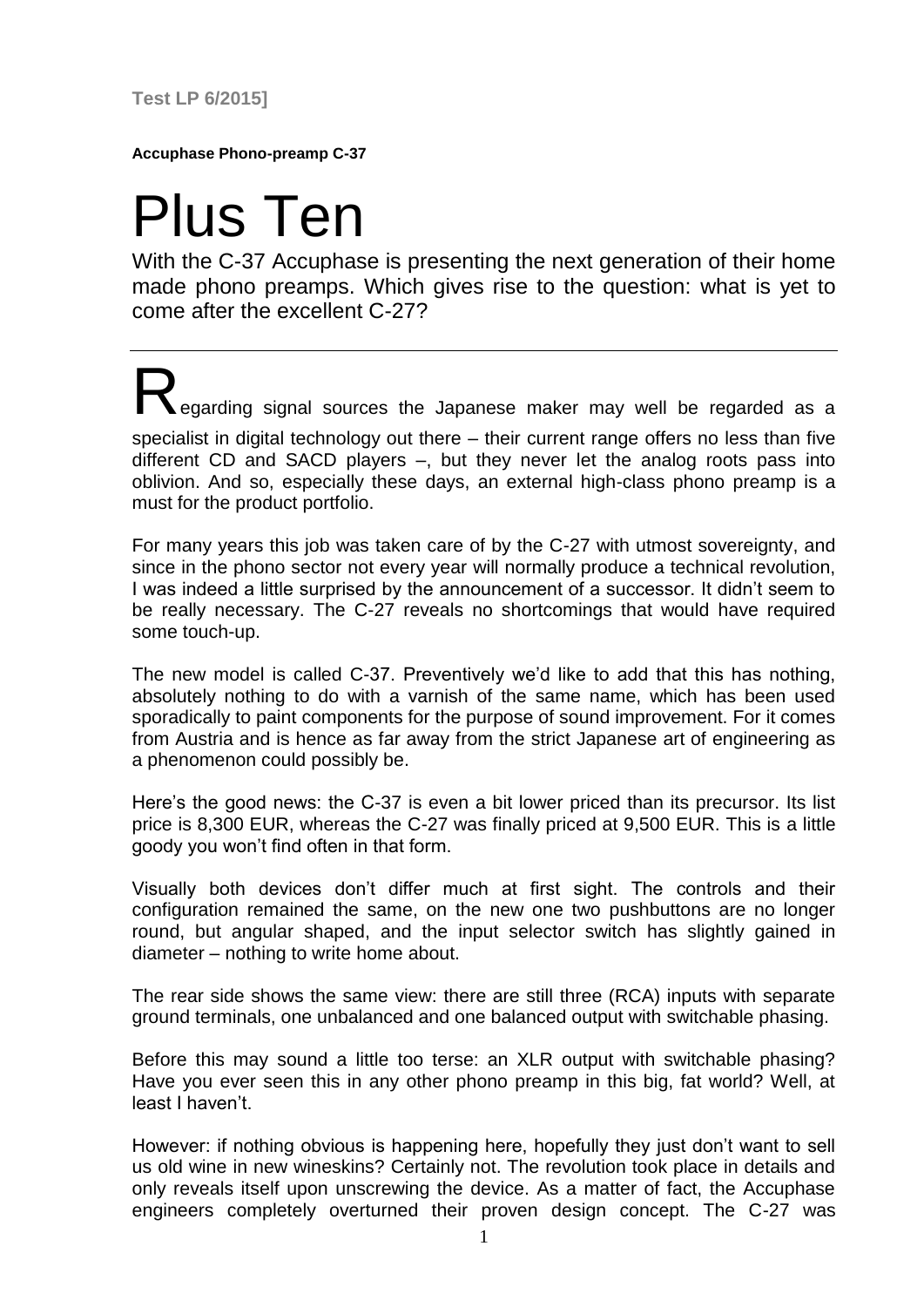characterized by totally independent gain stages for MM and MC signals from the input to the output. While the rest of the world would design a phono stage of the best possible quality for the MM signals, which are stronger by about the factor of ten, and then realize the extra decibels required for MCs by means of another upstream gain stage that would be activated when needed, the Accuphase people did it just the other way round.

Thus far. Because in the C-37 we find the very same topology as it is also applied elsewhere. So is this a totally incomprehensible step backward? Of course not. At Accuphase such serious design changes never happen without a tangible reason. And here it's a simple one: with their topical configuration they succeeded in pushing the already exemplarily low noise even a bit lower. This is certainly not important by all means, yet sometimes it is: the C-37 amplifies by 70 decibels at the max and hence commends itself as a playing partner even for extremely low-output MCs; the market holds indeed some exciting models in store which merely provide an output voltage of an infinitesimal 90 microvolts.

Interestingly enough, perhaps the even bigger evolutionary step from the C-27 to the C-37 is not even mentioned by the manufacturer: the changeover from conventional components to SMD technology. Almost all semiconductors used in the C-37 are accommodated in tiny surface-mounted housings. Because it's a fact that a radical change is going on in electronics as far as these aspects are concerned:

for electronics pros classic in-hole components are about as up-to-date as vacuum tubes. And exciting, trendy components are simply available as SMD versions today. Of these ample use was made in the C-37. Like in the MC input stage with its circuit layout of three power transistors connected in parallel per channel. Heavy-duty semiconductors for eensy-weensy signals? This makes sense indeed, because a certain parameter (key word: low extrinsic base resistance) makes this type of semiconductor particularly suitable for highly noise-sensitive applications. The following MM gain stage bears again some structural resemblance with the one already used in the C-27 and employs FET differential gain stages wired in parallel.

The equalization takes place actively and way back in the circuit, meaning the corresponding network lies in the feedback loop of the final stage.

All the associated treasures are located neatly separated on two stacked circuit boards, one for each channel. Not just any circuit boards, but of extremely low-loss teflon. Owing to SMD these boards could be made noticeably smaller than those of the C-27, which is why the bigger part of the power supply also found sufficient space in that part of the body. The pre-regulators sit in the next compartment further towards the center, on the far left we see the exceedingly well dampened toroidal transformers, one for each channel as customary.

The C-37 would not be a genuine Accuphase device if there wasn't way more behind the operating concept than meets the eye, too. A rotary switch allows to select between the three inputs – sure thing. Not so self-evident is the fact that the device will memorize all performed settings fully automatically and provide them again quite naturally when the position is selected the next time. This goes even one step further, and here one will recognize again the almost fanatical propensity for perfection: when switching back and forth between MM and MC operation mode the device knows, of course, which load impedance was chosen the last time. This is not of vital importance, but it documents an attitude which I have deep respect for. Speaking of